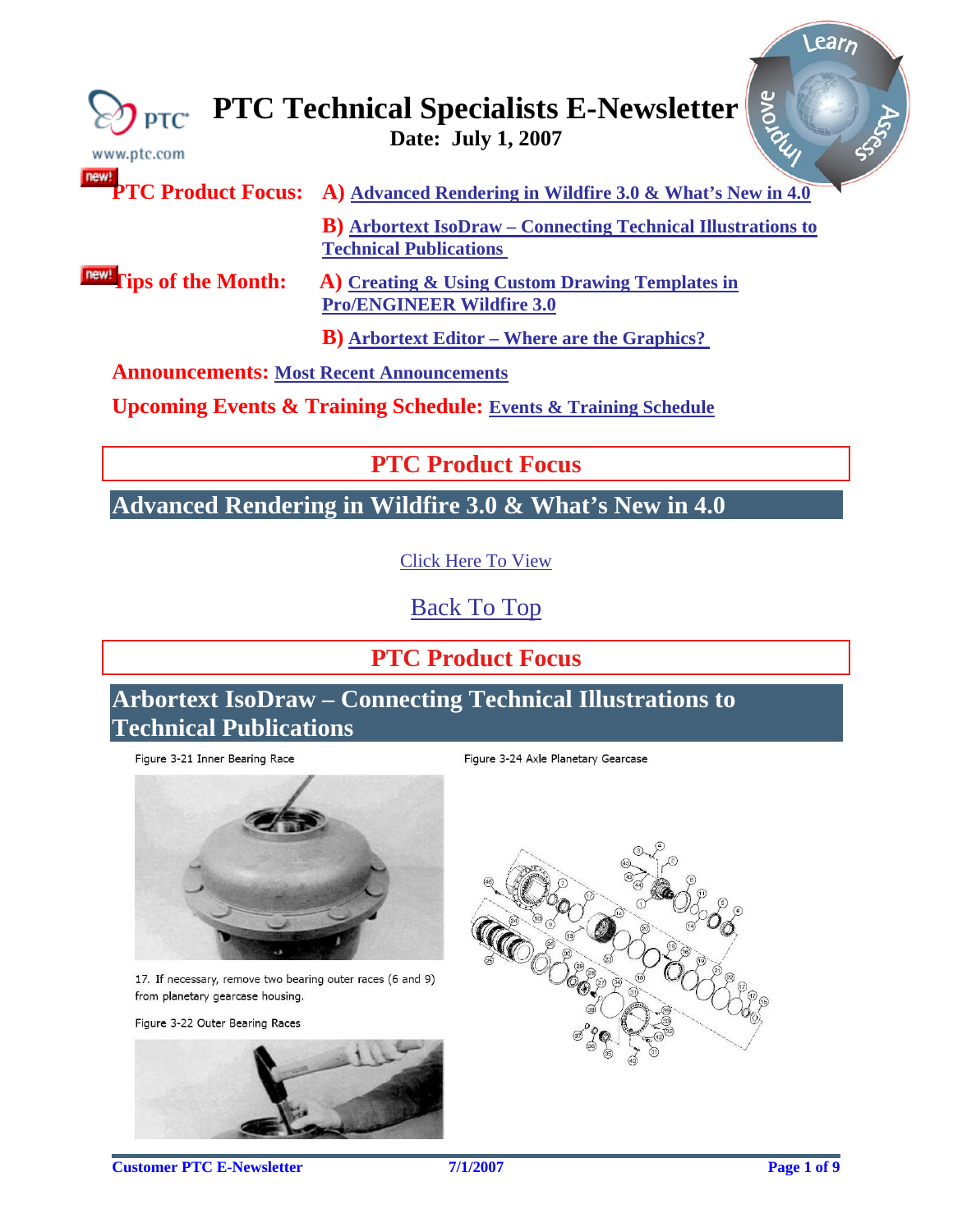Technical illustrations are an important means for companies to communicate information about their products and services. And, if a picture's worth a thousand words, imagine the volume of information communicated by an online 2D or 3D animation. But all too often, technical illustrators only have access to general purpose illustration tools that force them to redraw graphics from scratch. Designed with the technical illustrator in mind, Arbortext IsoDraw is the industry's only solution that enables companies to create both 2D and 3D technical illustrations and animations from scratch and more importantly, from existing rich CAD data. When illustrations and animations are created by reusing CAD data and then embedded in technical documents, they contribute to higher quality publications, lower costs, faster time to market, and happier customers.

• [What's New in Arbortext IsoDraw 7.0](http://www.ptc.com/products/arbortext/isodraw/whatsnew.htm) 

### *Benefits*

### **Lower Publishing Costs**

- Reduce authoring and translation costs by replacing lengthy text descriptions with 2D and 3D illustrations and by animating entire procedures
- Reduce the time needed to create high-quality technical illustrations from hours to minutes

### **Speed Time-to-Market**

- Enable concurrent development of technical publications and engineering designs; link technical illustrations and animations to engineering designs, and automatically recreate both illustrations and animations when CAD files change through direct integration with Pro/ENGINEER or transfer in multiple supported formats
- Automatically prepare illustrations for publishing in multiple formats and for delivery in both print and electronic media

### **Comply with industry standards**

- Supports all established industry standards for technical illustrations, including: S1000D (aerospace and defense), ATA, J2008 (automobile), CALS (defense)
- Supports the standards defined by W3C (Worldwide Web Consortium) for the use of illustrations on the Internet (WebCGM, SVG, PNG)

### **Increase Productivity**

- Eliminate the need to create illustrations from scratch; create high-quality technical illustrations directly from CAD
- Reduce resource drain on Engineering; illustrators can orient the model in as many positions as necessary to communicate their intent without relying on the CAD designer

## *Features*

- 2D & 3D illustrations and animations
- Automatically create associative technical illustrations and animations from CAD data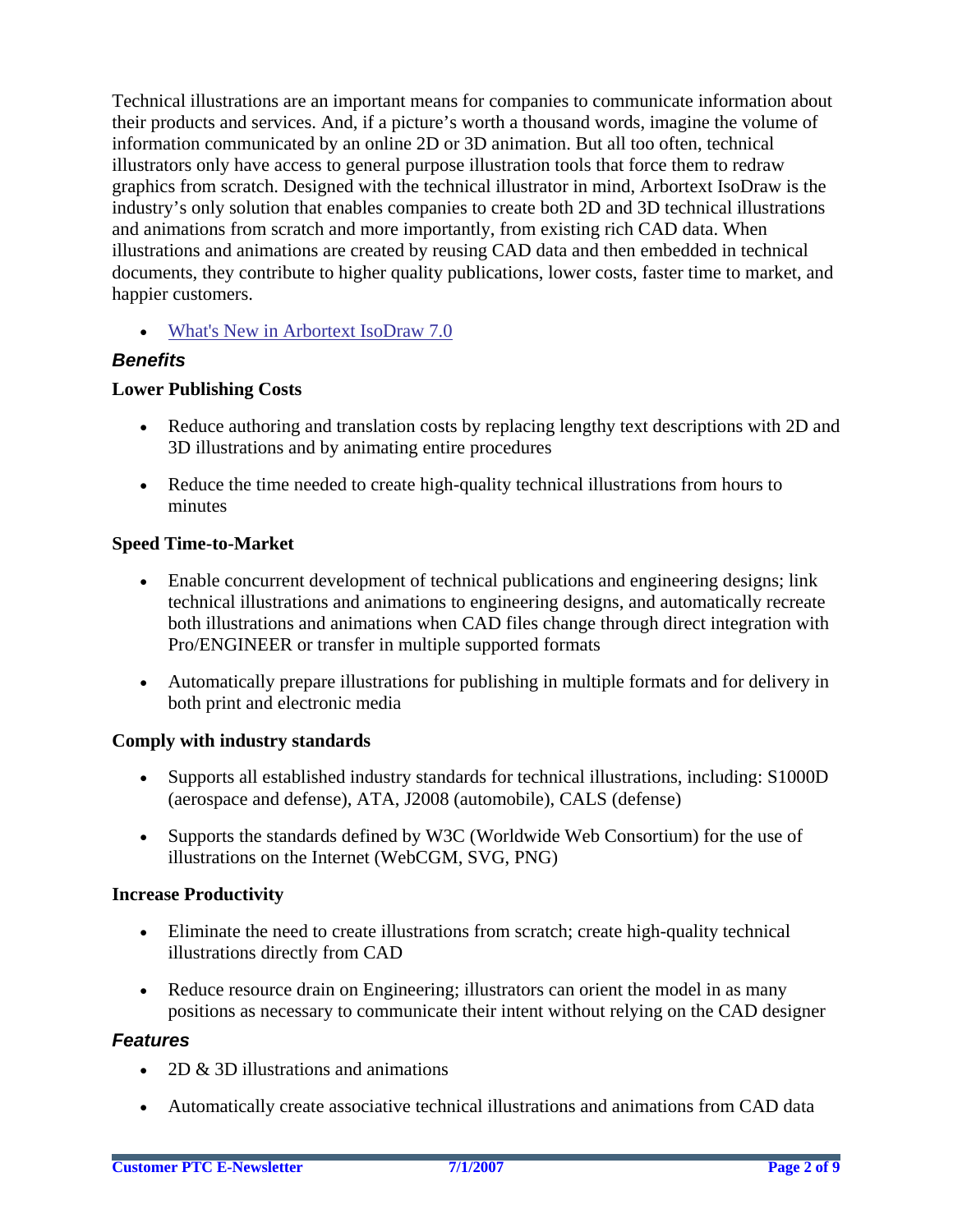- Direct integration with Pro/ENGINEER
- Support for a wide variety of CAD data through standard data exchange formats (e.g. IGES, VRML, OBJ, STEP, VDA, SAT, Parasolid)
- Support for industry standards (e.g. WebCGM 2.0, S1000D 2.3 CGM profile, SVG)

International support -- Arbortext IsoDraw is available in 9 languages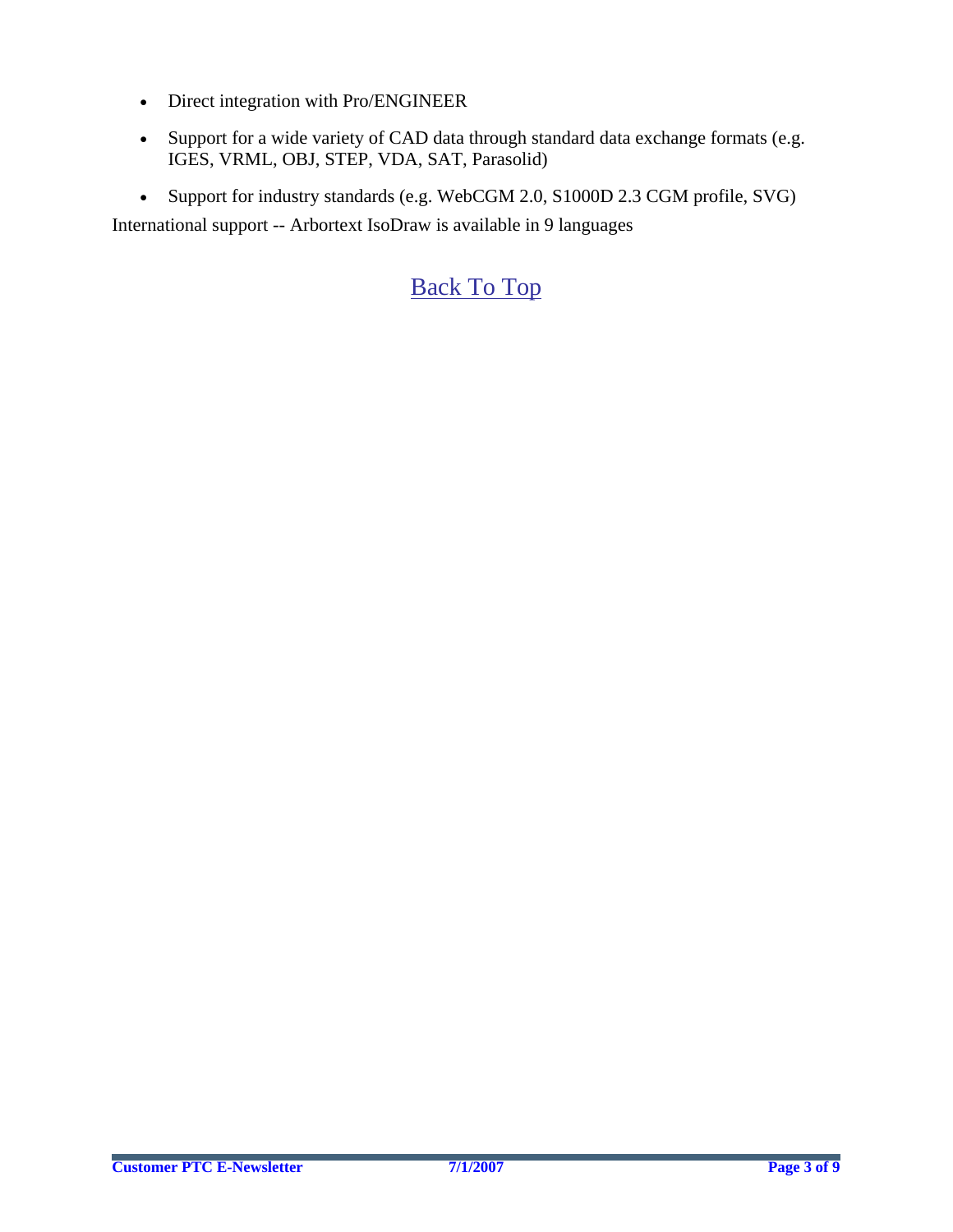# **Tips of the Month**

# <span id="page-3-0"></span>**Creating & Using Custom Drawing Templates in Pro/ENGINEER Wildfire 3.0**

## [Click Here To View](http://members.shaw.ca/jpeng/newsletter/PTC_Technical_Specialists_E-Newsletter_07-01-2007_desktop.pdf)

# [Back To Top](#page-0-0)

# **Tips of the Month**

## **Arbortext Editor – Where are the Graphics?**

Ever open your xml document and find that none of the graphics are being displayed? If you scan through your file and see that ALL the graphics have been replaced by the default graphic icon (see screen shot A), there is probably a simple resolution.

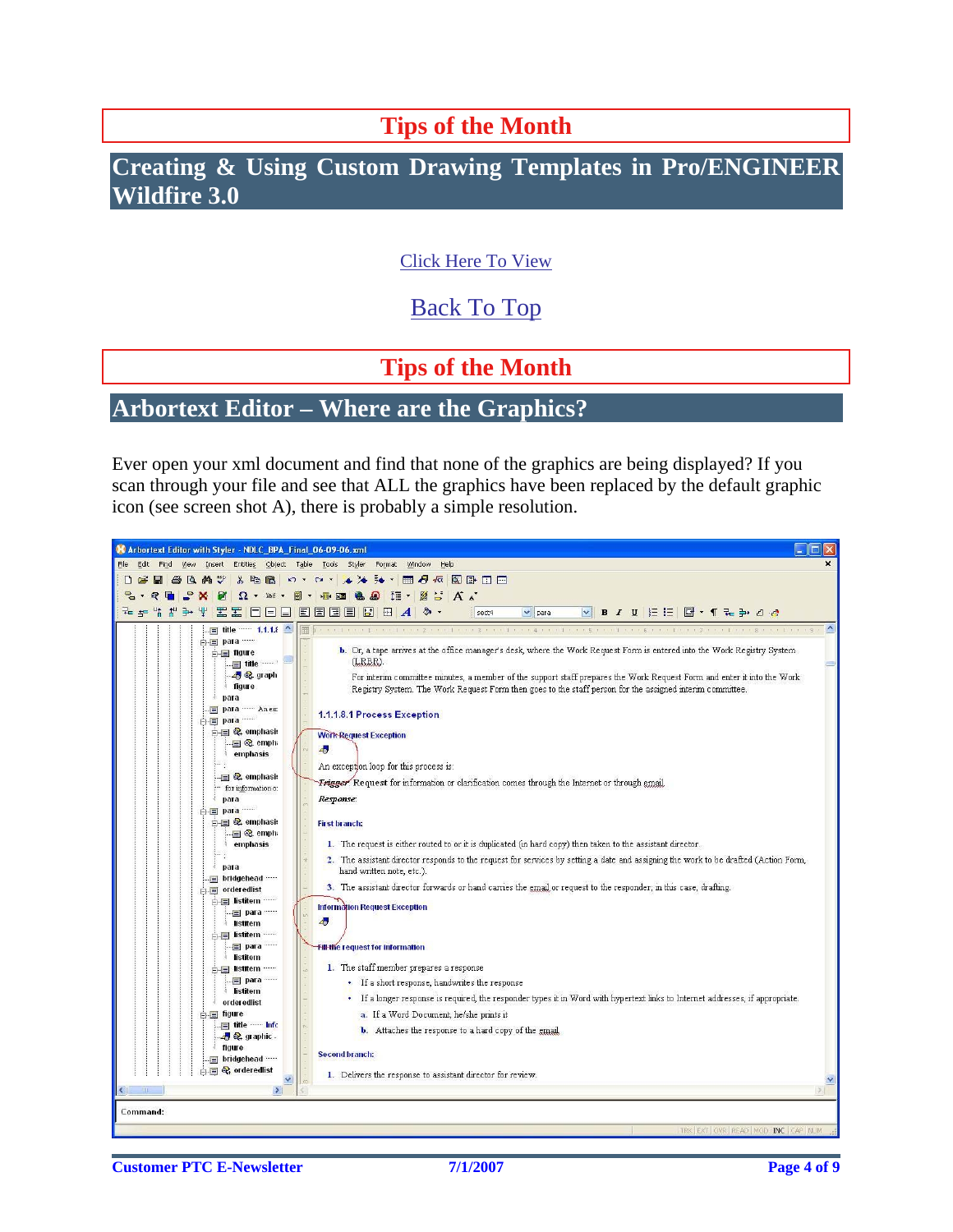First thing to check is the "file reference" attribute (see screen shot B). I have found that in 90+% of these cases the graphics were originally linked to a sub-directory folder that has been renamed, or moved, or not moved "with", the original document.



In the example above, all the graphics were in a sub-directory folder named "v13", and of course, when the document was updated, the forward thinking author renamed the folder to reflect the new revision, i.e. "v14". Solution was to either rename folder back to "v13", or better, search and replace the reference to reflect the new folder name.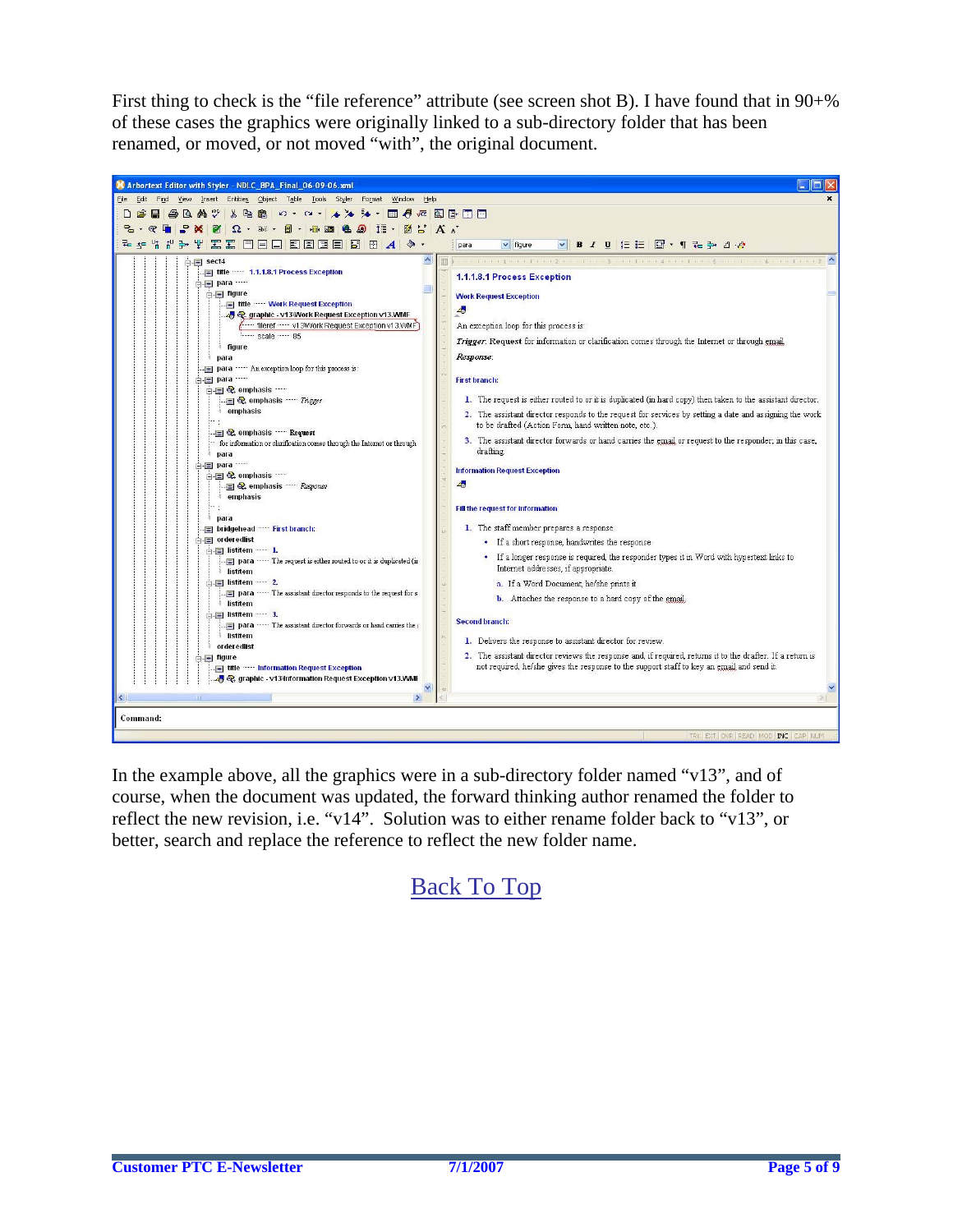## **Announcements**

### <span id="page-5-0"></span>Educational Resource Library

Learn things you always wanted to do - but didn't know you could.

This one stop educational resource library will help you learn more about PTC Solutions and provide you with technical materials developed by the product experts to help you become more productive.

Get tutorials, how-to videos and expert advice for:

- **Pro/ENGINEER** 
	- **EXECONCEPT** Conceptual and Industrial Design
	- **•** Detailed Design
	- **Simulation/Analysis**
	- Production
	- Design Collaboration
- Windchill PDMLink
- Windchill ProjectLink
- Pro/INTRALINK
- PTC Online Tools

Check out the [Educational Resource Library](http://www.ptc.com/community/proewf/newtools/tutorials.htm) today.

### PTC Tips & Techniques Newsletter Archives

Miss an issue! Can't find that awesome technique you read about? Fear not, you can click on the link below and go through our Customer PTC E-Newsletter archives.

### [Click Here To Access](http://www.ptc.com/carezone/archive/index.htm)

It's better than finding the Covenant of the Ark!

### PTC Tips & Techniques Webcasts: Work Smarter. Not Harder.

Click below to see regularly scheduled Tips & Techniques technical Webcasts that are designed to provide you with the most popular time-saving tricks that Pro/ENGINEER users of all skill levels will find useful. Get more out of your maintenance dollars!

Tips & Techniques: Work Smarter Not Harder!

### **E-PROFILES IS HERE!!**

We have been eagerly anticipating the debut of the new electronic version of Profiles Magazine and now it is here! This new web site will supplement the print edition of the magazine and will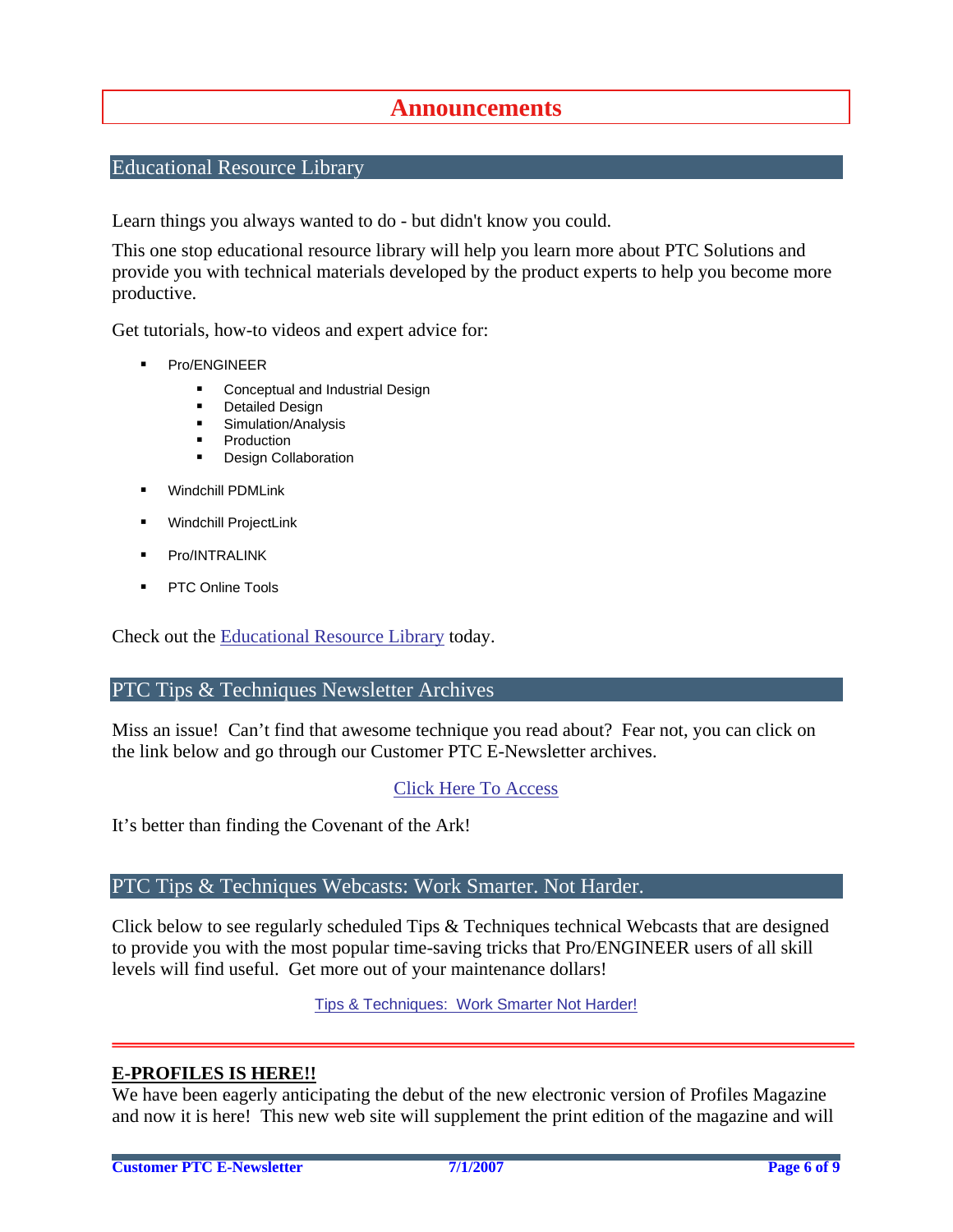provide new useful features not feasible with paper media. e-Profiles will provide you with 24x7, worldwide access to key information previously available exclusively in the print version. "Tips & Tricks," a popular feature pioneered by Pro/USER, has also moved to the web and will be expanded as the site matures.

Please take a few minutes to check out this new web site. We don't think you will be disappointed.

<http://profilesmagazine.com/>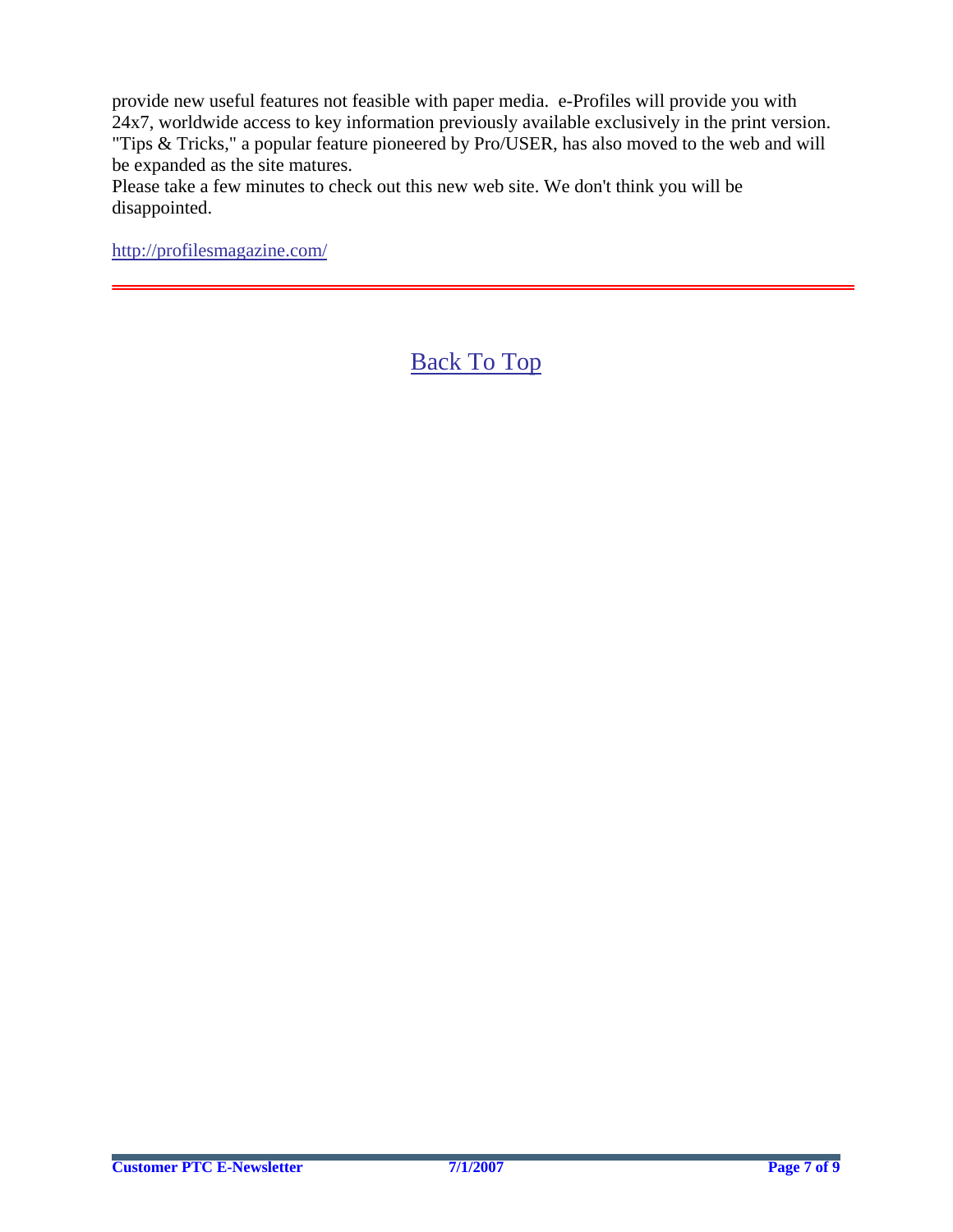# **Upcoming Events & Training Class Schedules**

<span id="page-7-0"></span>Upcoming, 2007 Your local Pro/Engineer User Groups http://www.ptcuser.org/rugs/

2008 USA PTC/USER World Event <http://www.ptcuser.org/>

#### Events

Our seminars and conferences seek to provide you with relevant information regarding product development trends in your industry as well as innovative software learning experiences. Think of them as a constructive day off where you can share experiences and swap ideas with your peers.

If you can't manage to get away, we'll bring it to you. Check back often for regularly scheduled live webcast events.

### [You're Invited to Attend…](http://www.ptc.com/company/news/events/index.htm)

Please visit the [PTC Education Services](http://www.ptc.com/services/edserv/) website for the latest training information including course descriptions, schedules, locations, and pricing.

• Attend a course at any PTC Center and receive a free copy of Pro/ENGINEER Wildfire Student Edition!

<http://www.ptc.com/services/edserv/index.htm>

### Live Instructor-Lead Virtual PTC Training Courses

Virtual Classrooms provide interactive learning with a trained PTC instructor in convenient and manageable sessions that last approximately 4 hours over a series of days. It's easy to join a class right from your desk using a phone or voice-over IP technology.

Sessions are performed just like a traditional ILT (including interactive exercises where you and the instructor can work on lab exercises together) and feature some of our most popular ILT courses. These sessions cover the exact same material as the traditional ILT in-center courses. Also look for some of our most frequently requested mini-topics delivered in the same format that are only an hour - two hours in duration.

If you have any questions about these sessions or would like to see getting other courses, not on this list, on the schedule please feel free to contact me for more details. They are a great way to bring training to you without you having to worry about location or being out from work for long stretches.